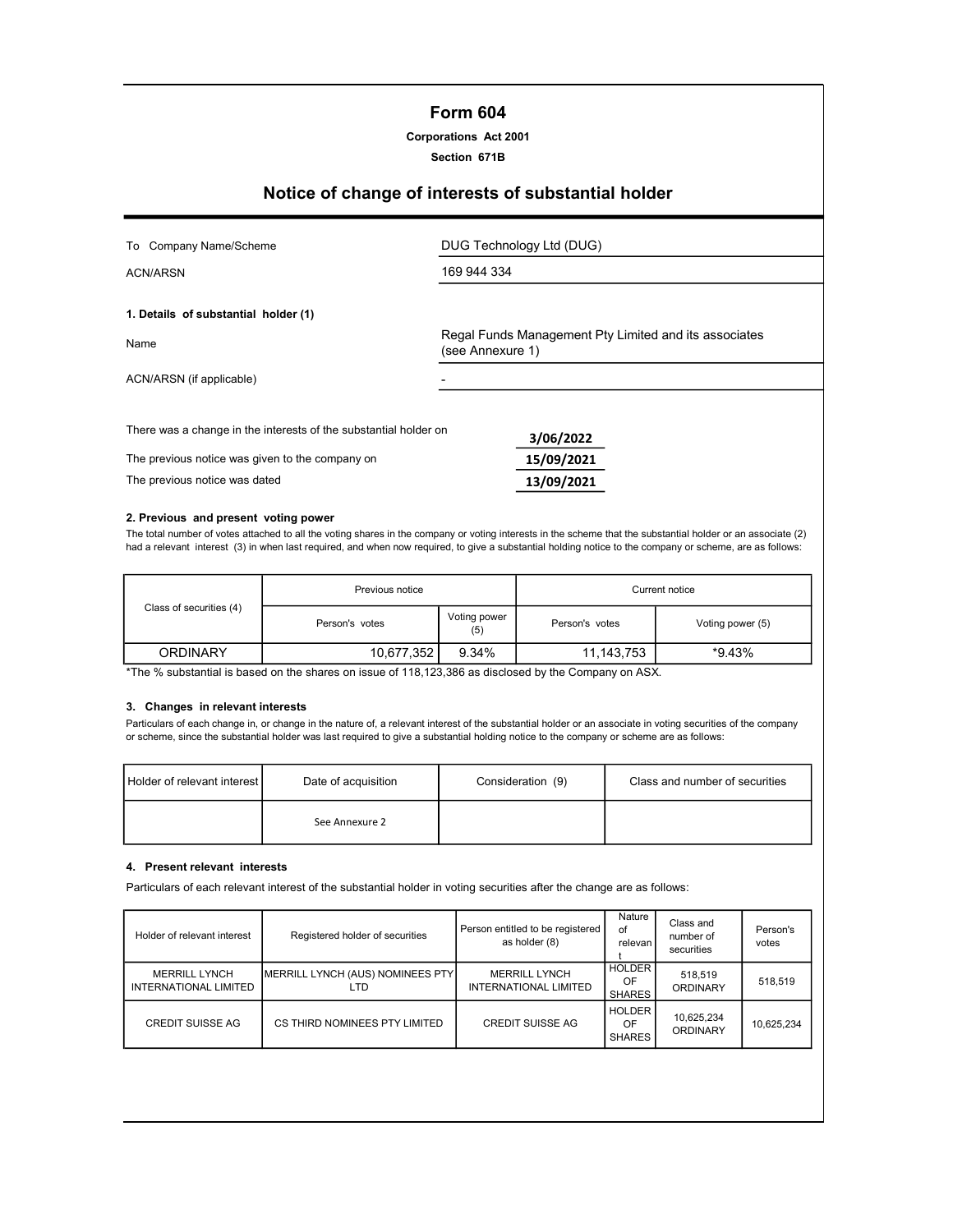## 5. Changes in association

The persons who have become associates (2) of, ceased to be associates of, or have changed the nature of their association (9) with, the substantial holder in relation to voting interests in the company or scheme are as follows:

| Name and ACN/ARSN (if applicable) | Nature of association                  |
|-----------------------------------|----------------------------------------|
| REGAL PARTNERS LIMITED            | 1100% OWNER OF REGAL FUNDS MANAGEMENTI |
|                                   | <b>PTY LIMITED</b>                     |

## 6. Addresses

The addresses of persons named in this form are as follows:

| Name                               | Address                               |
|------------------------------------|---------------------------------------|
| REGAL FUNDS MANAGEMENT PTY LIMITED | LEVEL 47, GATEWAY, 1 MACQUARIE PLACE, |
|                                    | SYDNEY NSW 2000                       |
| REGAL PARTNERS LIMITED             | LEVEL 47, GATEWAY, 1 MACQUARIE PLACE, |
|                                    | SYDNEY NSW 2000                       |

# **Signature**

| print name | Kenny Ho | capacity Company Secretary |
|------------|----------|----------------------------|
| sign here  |          | 7/06/2022<br>date          |
|            |          |                            |

## Annexure 1

Details of Substantial Holders

| IACN         | Name                                       |
|--------------|--------------------------------------------|
| 1107 576 821 | <b>IREGAL FUNDS MANAGEMENT PTY LIMITED</b> |
| 1129 188 450 | <b>IREGAL PARTNERS LIMITED</b>             |

## Annexure 2

Changes in Relevant Interests

| Date       | Person whose relevant interest changed               | Nature of<br>Change | Consideration<br>given in<br>relation to<br>change | <b>Number</b><br>οf<br><b>securitie</b><br>s | Class of<br>securities | Persons<br>votes<br>affected |
|------------|------------------------------------------------------|---------------------|----------------------------------------------------|----------------------------------------------|------------------------|------------------------------|
|            | Regal Funds Management Pty Limited (and Regal        |                     |                                                    |                                              |                        |                              |
|            | Partners Limited by virtue of control of Regal Funds |                     |                                                    |                                              |                        |                              |
| 14/09/2021 | Management Pty Limited)                              | Buy                 | 8742.93                                            | 9401                                         | Ordinary               | 9401                         |
|            | Regal Funds Management Pty Limited (and Regal        |                     |                                                    |                                              |                        |                              |
|            | Partners Limited by virtue of control of Regal Funds |                     |                                                    |                                              |                        |                              |
| 16/09/2021 | Management Pty Limited)                              | Sell                | 21043.75                                           | 22750                                        | Ordinary               | 22750                        |
|            | Regal Funds Management Pty Limited (and Regal        |                     |                                                    |                                              |                        |                              |
|            | Partners Limited by virtue of control of Regal Funds |                     |                                                    |                                              |                        |                              |
| 20/09/2021 | Management Pty Limited)                              | Buy                 | 1028.99                                            | 1137                                         | Ordinary               | 1137                         |
|            | Regal Funds Management Pty Limited (and Regal        |                     |                                                    |                                              |                        |                              |
|            | Partners Limited by virtue of control of Regal Funds |                     |                                                    |                                              |                        |                              |
| 21/09/2021 | Management Pty Limited)                              | Buy                 | 32341.93                                           | 35666                                        | Ordinary               | 35666                        |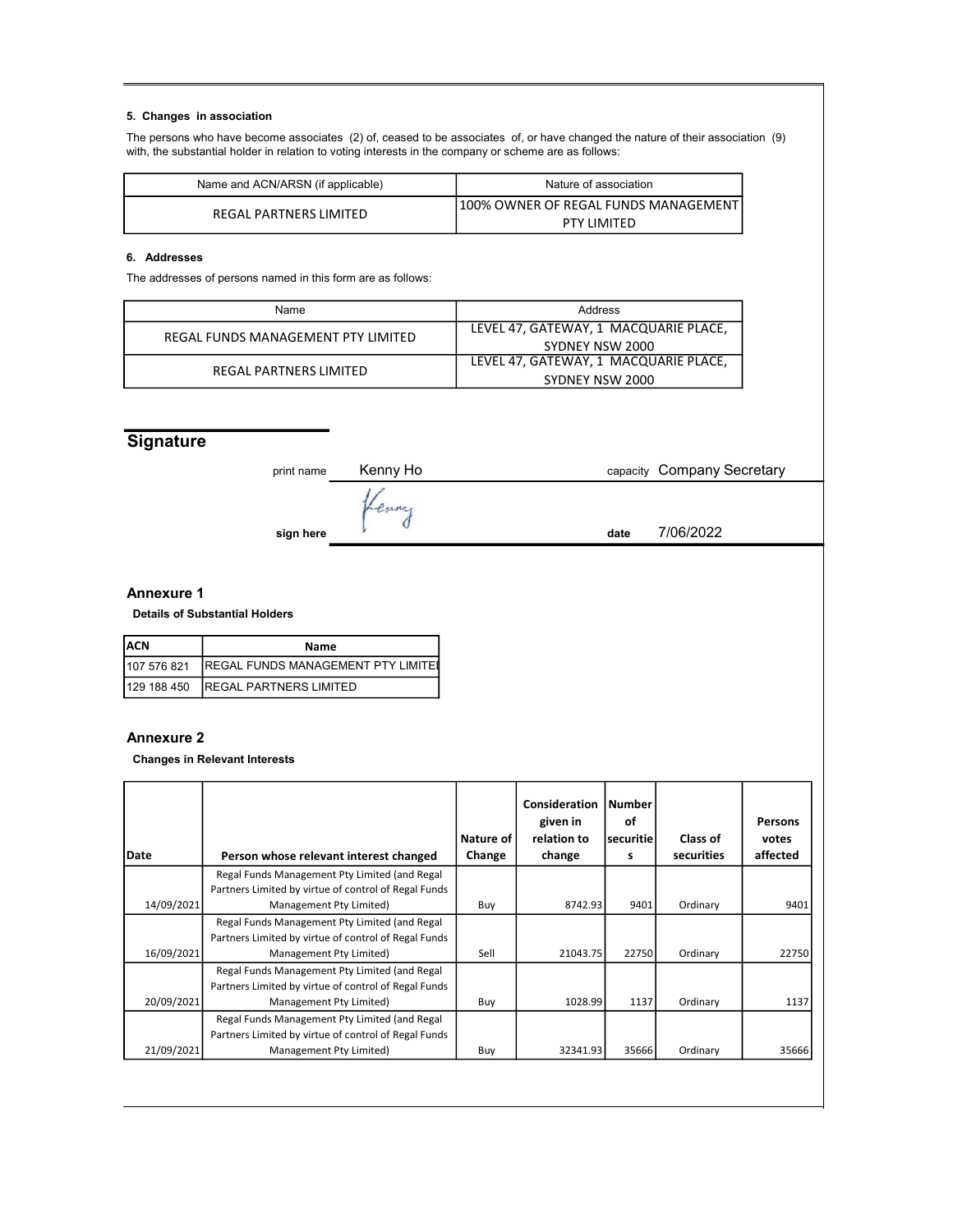|            | Regal Funds Management Pty Limited (and Regal                                   |      |           |        |          |        |
|------------|---------------------------------------------------------------------------------|------|-----------|--------|----------|--------|
|            | Partners Limited by virtue of control of Regal Funds                            |      |           |        |          |        |
| 27/09/2021 | Management Pty Limited)                                                         | Buy  | 2863.89   | 3062   | Ordinary | 3062   |
|            | Regal Funds Management Pty Limited (and Regal                                   |      |           |        |          |        |
|            | Partners Limited by virtue of control of Regal Funds                            |      |           |        |          |        |
| 28/09/2021 | Management Pty Limited)                                                         | Sell | 14700.68  | 15979  | Ordinary | 15979  |
|            | Regal Funds Management Pty Limited (and Regal                                   |      |           |        |          |        |
|            | Partners Limited by virtue of control of Regal Funds                            |      |           |        |          |        |
| 20/10/2021 | Management Pty Limited)                                                         | Buy  | 254078.10 | 282309 | Ordinary | 282309 |
|            | Regal Funds Management Pty Limited (and Regal                                   |      |           |        |          |        |
|            | Partners Limited by virtue of control of Regal Funds                            |      |           |        |          |        |
| 27/10/2021 | Management Pty Limited)                                                         | Buy  | 15434.81  | 18547  | Ordinary | 18547  |
|            | Regal Funds Management Pty Limited (and Regal                                   |      |           |        |          |        |
|            | Partners Limited by virtue of control of Regal Funds                            |      |           |        |          |        |
| 27/10/2021 | Management Pty Limited)                                                         | Buy  | 251100.00 | 310000 | Ordinary | 310000 |
|            | Regal Funds Management Pty Limited (and Regal                                   |      |           |        |          |        |
|            | Partners Limited by virtue of control of Regal Funds                            |      |           |        |          |        |
| 2/11/2021  | Management Pty Limited)                                                         | Sell | 10242.02  | 12833  | Ordinary | 12833  |
|            | Regal Funds Management Pty Limited (and Regal                                   |      |           |        |          |        |
|            | Partners Limited by virtue of control of Regal Funds                            |      |           |        |          |        |
| 3/11/2021  | Management Pty Limited)                                                         | Sell | 16995.63  | 21451  | Ordinary | 21451  |
|            | Regal Funds Management Pty Limited (and Regal                                   |      |           |        |          |        |
|            | Partners Limited by virtue of control of Regal Funds                            |      |           |        |          |        |
| 8/11/2021  | Management Pty Limited)                                                         | Sell | 425.04    | 552    | Ordinary | 552    |
|            | Regal Funds Management Pty Limited (and Regal                                   |      |           |        |          |        |
|            | Partners Limited by virtue of control of Regal Funds                            |      |           |        |          |        |
| 9/11/2021  | Management Pty Limited)                                                         | Sell | 7067.78   | 9885   | Ordinary | 9885   |
|            | Regal Funds Management Pty Limited (and Regal                                   |      |           |        |          |        |
|            | Partners Limited by virtue of control of Regal Funds                            |      |           |        |          |        |
| 10/11/2021 | Management Pty Limited)                                                         | Sell | 25403.19  | 35759  | Ordinary | 35759  |
|            | Regal Funds Management Pty Limited (and Regal                                   |      |           |        |          |        |
|            | Partners Limited by virtue of control of Regal Funds                            |      |           |        |          |        |
| 11/11/2021 | Management Pty Limited)                                                         | Sell | 27694.71  | 38908  | Ordinary | 38908  |
|            | Regal Funds Management Pty Limited (and Regal                                   |      |           |        |          |        |
|            | Partners Limited by virtue of control of Regal Funds                            |      |           |        |          |        |
| 18/11/2021 | Management Pty Limited)                                                         | Buy  | 3025.00   | 5000   | Ordinary | 5000   |
|            | Regal Funds Management Pty Limited (and Regal                                   |      |           |        |          |        |
|            | Partners Limited by virtue of control of Regal Funds                            |      |           |        |          |        |
| 19/11/2021 | Management Pty Limited)                                                         | Buy  | 522000.00 | 900000 | Ordinary | 900000 |
|            | Regal Funds Management Pty Limited (and Regal                                   |      |           |        |          |        |
|            | Partners Limited by virtue of control of Regal Funds                            |      |           |        |          |        |
| 1/12/2021  | Management Pty Limited)                                                         | Sell | 8437.27   | 14542  | Ordinary | 14542  |
|            | Regal Funds Management Pty Limited (and Regal                                   |      |           |        |          |        |
|            | Partners Limited by virtue of control of Regal Funds                            |      |           |        |          |        |
| 6/12/2021  | Management Pty Limited)                                                         | Sell | 24979.15  | 44542  | Ordinary | 44542  |
|            | Regal Funds Management Pty Limited (and Regal                                   |      |           |        |          |        |
|            | Partners Limited by virtue of control of Regal Funds                            |      |           |        |          |        |
| 7/12/2021  | Management Pty Limited)                                                         | Sell | 7799.10   | 14830  | Ordinary | 14830  |
|            | Regal Funds Management Pty Limited (and Regal                                   |      |           |        |          |        |
|            | Partners Limited by virtue of control of Regal Funds                            |      |           |        |          |        |
| 8/12/2021  | Management Pty Limited)                                                         | Sell | 35291.06  | 62885  | Ordinary | 62885  |
|            | Regal Funds Management Pty Limited (and Regal                                   |      |           |        |          |        |
|            | Partners Limited by virtue of control of Regal Funds                            |      |           |        |          |        |
| 9/12/2021  | Management Pty Limited)                                                         | Sell | 27937.46  | 50694  | Ordinary | 50694  |
|            | Regal Funds Management Pty Limited (and Regal                                   |      |           |        |          |        |
|            | Partners Limited by virtue of control of Regal Funds<br>Management Pty Limited) | Sell |           | 51327  | Ordinary |        |
| 10/12/2021 |                                                                                 |      | 29815.85  |        |          | 51327  |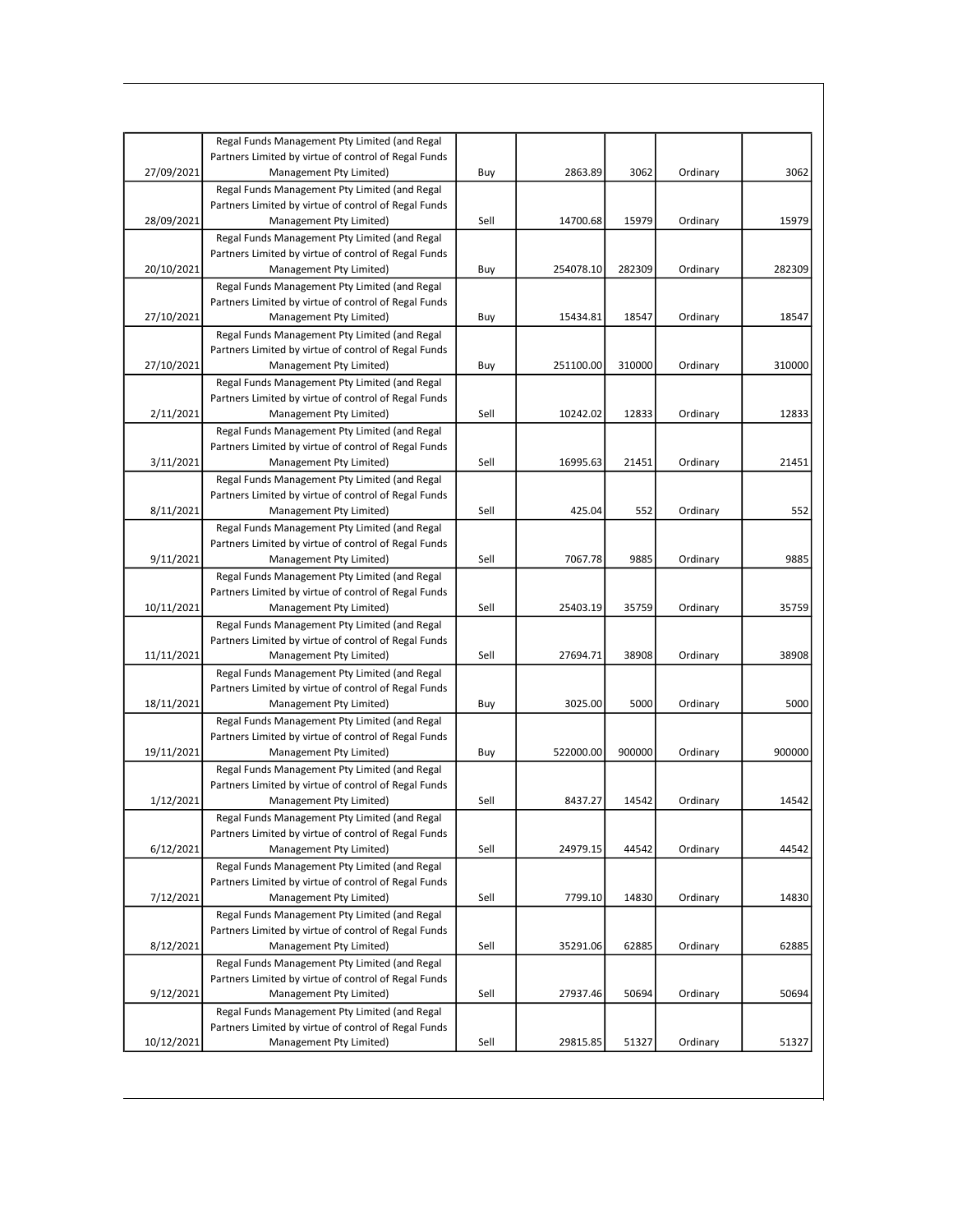| Regal Funds Management Pty Limited (and Regal<br>Partners Limited by virtue of control of Regal Funds<br>10/12/2021<br>Sell<br>15238.52<br>25828<br>25828<br>Management Pty Limited)<br>Ordinary<br>Regal Funds Management Pty Limited (and Regal<br>Partners Limited by virtue of control of Regal Funds<br>13/12/2021<br>Management Pty Limited)<br>Sell<br>16542.25<br>28428<br>Ordinary<br>28428<br>Regal Funds Management Pty Limited (and Regal<br>Partners Limited by virtue of control of Regal Funds<br>Sell<br>47623.65<br>86447<br>Ordinary<br>86447<br>14/12/2021<br>Management Pty Limited)<br>Regal Funds Management Pty Limited (and Regal<br>Partners Limited by virtue of control of Regal Funds<br>19402<br>15/12/2021<br>Sell<br>10548.87<br>19402<br>Ordinary<br>Management Pty Limited)<br>Regal Funds Management Pty Limited (and Regal<br>Partners Limited by virtue of control of Regal Funds<br>16/12/2021<br>Management Pty Limited)<br>Sell<br>41825<br>Ordinary<br>41825<br>22280.18<br>Regal Funds Management Pty Limited (and Regal<br>Partners Limited by virtue of control of Regal Funds<br>20738<br>17/12/2021<br>Sell<br>11074.09<br>20738<br>Management Pty Limited)<br>Ordinary<br>Regal Funds Management Pty Limited (and Regal<br>Partners Limited by virtue of control of Regal Funds<br>20/12/2021<br>Sell<br>9023.92<br>16452<br>16452<br>Management Pty Limited)<br>Ordinary<br>Regal Funds Management Pty Limited (and Regal<br>Partners Limited by virtue of control of Regal Funds<br>Sell<br>55462.86<br>102330<br>Ordinary<br>102330<br>23/12/2021<br>Management Pty Limited)<br>Regal Funds Management Pty Limited (and Regal<br>Partners Limited by virtue of control of Regal Funds<br>23/12/2021<br>Sell<br>3029.94<br>5611<br>Ordinary<br>5611<br>Management Pty Limited)<br>Regal Funds Management Pty Limited (and Regal<br>Partners Limited by virtue of control of Regal Funds<br>39551<br>29/12/2021<br>Sell<br>39551<br>Management Pty Limited)<br>21420.82<br>Ordinary<br>Regal Funds Management Pty Limited (and Regal<br>Partners Limited by virtue of control of Regal Funds<br>Sell<br>80990<br>30/12/2021<br>44293.43<br>80990<br>Management Pty Limited)<br>Ordinary<br>Regal Funds Management Pty Limited (and Regal<br>Partners Limited by virtue of control of Regal Funds<br>4/01/2022<br>Sell<br>102823.79<br>192879<br>Ordinary<br>192879<br>Management Pty Limited)<br>Regal Funds Management Pty Limited (and Regal<br>Partners Limited by virtue of control of Regal Funds<br>28/01/2022<br>10750.24<br>18193<br>18193<br>Management Pty Limited)<br>Buy<br>Ordinary<br>Regal Funds Management Pty Limited (and Regal<br>Partners Limited by virtue of control of Regal Funds<br>15525.83<br>25688<br>25688<br>31/01/2022<br>Ordinary<br>Management Pty Limited)<br>Buy<br>Regal Funds Management Pty Limited (and Regal<br>Partners Limited by virtue of control of Regal Funds<br>1/02/2022<br>3000.00<br>5000<br>Ordinary<br>5000<br>Management Pty Limited)<br>Buy<br>Regal Funds Management Pty Limited (and Regal<br>Partners Limited by virtue of control of Regal Funds<br>2/02/2022<br>Management Pty Limited)<br>2809.88<br>4425<br>Ordinary<br>4425<br>Buy<br>Regal Funds Management Pty Limited (and Regal<br>Partners Limited by virtue of control of Regal Funds<br>11/02/2022<br>15052.78<br>23020<br>Management Pty Limited)<br>23020<br>Ordinary<br>Buy<br>Regal Funds Management Pty Limited (and Regal<br>Partners Limited by virtue of control of Regal Funds<br>14/02/2022<br>Management Pty Limited)<br>17417.28<br>26219<br>Ordinary<br>26219<br>Buy<br>Regal Funds Management Pty Limited (and Regal<br>Partners Limited by virtue of control of Regal Funds |  |  |  |  |
|-----------------------------------------------------------------------------------------------------------------------------------------------------------------------------------------------------------------------------------------------------------------------------------------------------------------------------------------------------------------------------------------------------------------------------------------------------------------------------------------------------------------------------------------------------------------------------------------------------------------------------------------------------------------------------------------------------------------------------------------------------------------------------------------------------------------------------------------------------------------------------------------------------------------------------------------------------------------------------------------------------------------------------------------------------------------------------------------------------------------------------------------------------------------------------------------------------------------------------------------------------------------------------------------------------------------------------------------------------------------------------------------------------------------------------------------------------------------------------------------------------------------------------------------------------------------------------------------------------------------------------------------------------------------------------------------------------------------------------------------------------------------------------------------------------------------------------------------------------------------------------------------------------------------------------------------------------------------------------------------------------------------------------------------------------------------------------------------------------------------------------------------------------------------------------------------------------------------------------------------------------------------------------------------------------------------------------------------------------------------------------------------------------------------------------------------------------------------------------------------------------------------------------------------------------------------------------------------------------------------------------------------------------------------------------------------------------------------------------------------------------------------------------------------------------------------------------------------------------------------------------------------------------------------------------------------------------------------------------------------------------------------------------------------------------------------------------------------------------------------------------------------------------------------------------------------------------------------------------------------------------------------------------------------------------------------------------------------------------------------------------------------------------------------------------------------------------------------------------------------------------------------------------------------------------------------------------------------------------------------------------------------------------------------------------------------------------------------------------------------------------------------|--|--|--|--|
|                                                                                                                                                                                                                                                                                                                                                                                                                                                                                                                                                                                                                                                                                                                                                                                                                                                                                                                                                                                                                                                                                                                                                                                                                                                                                                                                                                                                                                                                                                                                                                                                                                                                                                                                                                                                                                                                                                                                                                                                                                                                                                                                                                                                                                                                                                                                                                                                                                                                                                                                                                                                                                                                                                                                                                                                                                                                                                                                                                                                                                                                                                                                                                                                                                                                                                                                                                                                                                                                                                                                                                                                                                                                                                                                                                 |  |  |  |  |
|                                                                                                                                                                                                                                                                                                                                                                                                                                                                                                                                                                                                                                                                                                                                                                                                                                                                                                                                                                                                                                                                                                                                                                                                                                                                                                                                                                                                                                                                                                                                                                                                                                                                                                                                                                                                                                                                                                                                                                                                                                                                                                                                                                                                                                                                                                                                                                                                                                                                                                                                                                                                                                                                                                                                                                                                                                                                                                                                                                                                                                                                                                                                                                                                                                                                                                                                                                                                                                                                                                                                                                                                                                                                                                                                                                 |  |  |  |  |
|                                                                                                                                                                                                                                                                                                                                                                                                                                                                                                                                                                                                                                                                                                                                                                                                                                                                                                                                                                                                                                                                                                                                                                                                                                                                                                                                                                                                                                                                                                                                                                                                                                                                                                                                                                                                                                                                                                                                                                                                                                                                                                                                                                                                                                                                                                                                                                                                                                                                                                                                                                                                                                                                                                                                                                                                                                                                                                                                                                                                                                                                                                                                                                                                                                                                                                                                                                                                                                                                                                                                                                                                                                                                                                                                                                 |  |  |  |  |
|                                                                                                                                                                                                                                                                                                                                                                                                                                                                                                                                                                                                                                                                                                                                                                                                                                                                                                                                                                                                                                                                                                                                                                                                                                                                                                                                                                                                                                                                                                                                                                                                                                                                                                                                                                                                                                                                                                                                                                                                                                                                                                                                                                                                                                                                                                                                                                                                                                                                                                                                                                                                                                                                                                                                                                                                                                                                                                                                                                                                                                                                                                                                                                                                                                                                                                                                                                                                                                                                                                                                                                                                                                                                                                                                                                 |  |  |  |  |
|                                                                                                                                                                                                                                                                                                                                                                                                                                                                                                                                                                                                                                                                                                                                                                                                                                                                                                                                                                                                                                                                                                                                                                                                                                                                                                                                                                                                                                                                                                                                                                                                                                                                                                                                                                                                                                                                                                                                                                                                                                                                                                                                                                                                                                                                                                                                                                                                                                                                                                                                                                                                                                                                                                                                                                                                                                                                                                                                                                                                                                                                                                                                                                                                                                                                                                                                                                                                                                                                                                                                                                                                                                                                                                                                                                 |  |  |  |  |
|                                                                                                                                                                                                                                                                                                                                                                                                                                                                                                                                                                                                                                                                                                                                                                                                                                                                                                                                                                                                                                                                                                                                                                                                                                                                                                                                                                                                                                                                                                                                                                                                                                                                                                                                                                                                                                                                                                                                                                                                                                                                                                                                                                                                                                                                                                                                                                                                                                                                                                                                                                                                                                                                                                                                                                                                                                                                                                                                                                                                                                                                                                                                                                                                                                                                                                                                                                                                                                                                                                                                                                                                                                                                                                                                                                 |  |  |  |  |
|                                                                                                                                                                                                                                                                                                                                                                                                                                                                                                                                                                                                                                                                                                                                                                                                                                                                                                                                                                                                                                                                                                                                                                                                                                                                                                                                                                                                                                                                                                                                                                                                                                                                                                                                                                                                                                                                                                                                                                                                                                                                                                                                                                                                                                                                                                                                                                                                                                                                                                                                                                                                                                                                                                                                                                                                                                                                                                                                                                                                                                                                                                                                                                                                                                                                                                                                                                                                                                                                                                                                                                                                                                                                                                                                                                 |  |  |  |  |
|                                                                                                                                                                                                                                                                                                                                                                                                                                                                                                                                                                                                                                                                                                                                                                                                                                                                                                                                                                                                                                                                                                                                                                                                                                                                                                                                                                                                                                                                                                                                                                                                                                                                                                                                                                                                                                                                                                                                                                                                                                                                                                                                                                                                                                                                                                                                                                                                                                                                                                                                                                                                                                                                                                                                                                                                                                                                                                                                                                                                                                                                                                                                                                                                                                                                                                                                                                                                                                                                                                                                                                                                                                                                                                                                                                 |  |  |  |  |
|                                                                                                                                                                                                                                                                                                                                                                                                                                                                                                                                                                                                                                                                                                                                                                                                                                                                                                                                                                                                                                                                                                                                                                                                                                                                                                                                                                                                                                                                                                                                                                                                                                                                                                                                                                                                                                                                                                                                                                                                                                                                                                                                                                                                                                                                                                                                                                                                                                                                                                                                                                                                                                                                                                                                                                                                                                                                                                                                                                                                                                                                                                                                                                                                                                                                                                                                                                                                                                                                                                                                                                                                                                                                                                                                                                 |  |  |  |  |
|                                                                                                                                                                                                                                                                                                                                                                                                                                                                                                                                                                                                                                                                                                                                                                                                                                                                                                                                                                                                                                                                                                                                                                                                                                                                                                                                                                                                                                                                                                                                                                                                                                                                                                                                                                                                                                                                                                                                                                                                                                                                                                                                                                                                                                                                                                                                                                                                                                                                                                                                                                                                                                                                                                                                                                                                                                                                                                                                                                                                                                                                                                                                                                                                                                                                                                                                                                                                                                                                                                                                                                                                                                                                                                                                                                 |  |  |  |  |
|                                                                                                                                                                                                                                                                                                                                                                                                                                                                                                                                                                                                                                                                                                                                                                                                                                                                                                                                                                                                                                                                                                                                                                                                                                                                                                                                                                                                                                                                                                                                                                                                                                                                                                                                                                                                                                                                                                                                                                                                                                                                                                                                                                                                                                                                                                                                                                                                                                                                                                                                                                                                                                                                                                                                                                                                                                                                                                                                                                                                                                                                                                                                                                                                                                                                                                                                                                                                                                                                                                                                                                                                                                                                                                                                                                 |  |  |  |  |
|                                                                                                                                                                                                                                                                                                                                                                                                                                                                                                                                                                                                                                                                                                                                                                                                                                                                                                                                                                                                                                                                                                                                                                                                                                                                                                                                                                                                                                                                                                                                                                                                                                                                                                                                                                                                                                                                                                                                                                                                                                                                                                                                                                                                                                                                                                                                                                                                                                                                                                                                                                                                                                                                                                                                                                                                                                                                                                                                                                                                                                                                                                                                                                                                                                                                                                                                                                                                                                                                                                                                                                                                                                                                                                                                                                 |  |  |  |  |
|                                                                                                                                                                                                                                                                                                                                                                                                                                                                                                                                                                                                                                                                                                                                                                                                                                                                                                                                                                                                                                                                                                                                                                                                                                                                                                                                                                                                                                                                                                                                                                                                                                                                                                                                                                                                                                                                                                                                                                                                                                                                                                                                                                                                                                                                                                                                                                                                                                                                                                                                                                                                                                                                                                                                                                                                                                                                                                                                                                                                                                                                                                                                                                                                                                                                                                                                                                                                                                                                                                                                                                                                                                                                                                                                                                 |  |  |  |  |
|                                                                                                                                                                                                                                                                                                                                                                                                                                                                                                                                                                                                                                                                                                                                                                                                                                                                                                                                                                                                                                                                                                                                                                                                                                                                                                                                                                                                                                                                                                                                                                                                                                                                                                                                                                                                                                                                                                                                                                                                                                                                                                                                                                                                                                                                                                                                                                                                                                                                                                                                                                                                                                                                                                                                                                                                                                                                                                                                                                                                                                                                                                                                                                                                                                                                                                                                                                                                                                                                                                                                                                                                                                                                                                                                                                 |  |  |  |  |
|                                                                                                                                                                                                                                                                                                                                                                                                                                                                                                                                                                                                                                                                                                                                                                                                                                                                                                                                                                                                                                                                                                                                                                                                                                                                                                                                                                                                                                                                                                                                                                                                                                                                                                                                                                                                                                                                                                                                                                                                                                                                                                                                                                                                                                                                                                                                                                                                                                                                                                                                                                                                                                                                                                                                                                                                                                                                                                                                                                                                                                                                                                                                                                                                                                                                                                                                                                                                                                                                                                                                                                                                                                                                                                                                                                 |  |  |  |  |
|                                                                                                                                                                                                                                                                                                                                                                                                                                                                                                                                                                                                                                                                                                                                                                                                                                                                                                                                                                                                                                                                                                                                                                                                                                                                                                                                                                                                                                                                                                                                                                                                                                                                                                                                                                                                                                                                                                                                                                                                                                                                                                                                                                                                                                                                                                                                                                                                                                                                                                                                                                                                                                                                                                                                                                                                                                                                                                                                                                                                                                                                                                                                                                                                                                                                                                                                                                                                                                                                                                                                                                                                                                                                                                                                                                 |  |  |  |  |
|                                                                                                                                                                                                                                                                                                                                                                                                                                                                                                                                                                                                                                                                                                                                                                                                                                                                                                                                                                                                                                                                                                                                                                                                                                                                                                                                                                                                                                                                                                                                                                                                                                                                                                                                                                                                                                                                                                                                                                                                                                                                                                                                                                                                                                                                                                                                                                                                                                                                                                                                                                                                                                                                                                                                                                                                                                                                                                                                                                                                                                                                                                                                                                                                                                                                                                                                                                                                                                                                                                                                                                                                                                                                                                                                                                 |  |  |  |  |
|                                                                                                                                                                                                                                                                                                                                                                                                                                                                                                                                                                                                                                                                                                                                                                                                                                                                                                                                                                                                                                                                                                                                                                                                                                                                                                                                                                                                                                                                                                                                                                                                                                                                                                                                                                                                                                                                                                                                                                                                                                                                                                                                                                                                                                                                                                                                                                                                                                                                                                                                                                                                                                                                                                                                                                                                                                                                                                                                                                                                                                                                                                                                                                                                                                                                                                                                                                                                                                                                                                                                                                                                                                                                                                                                                                 |  |  |  |  |
|                                                                                                                                                                                                                                                                                                                                                                                                                                                                                                                                                                                                                                                                                                                                                                                                                                                                                                                                                                                                                                                                                                                                                                                                                                                                                                                                                                                                                                                                                                                                                                                                                                                                                                                                                                                                                                                                                                                                                                                                                                                                                                                                                                                                                                                                                                                                                                                                                                                                                                                                                                                                                                                                                                                                                                                                                                                                                                                                                                                                                                                                                                                                                                                                                                                                                                                                                                                                                                                                                                                                                                                                                                                                                                                                                                 |  |  |  |  |
|                                                                                                                                                                                                                                                                                                                                                                                                                                                                                                                                                                                                                                                                                                                                                                                                                                                                                                                                                                                                                                                                                                                                                                                                                                                                                                                                                                                                                                                                                                                                                                                                                                                                                                                                                                                                                                                                                                                                                                                                                                                                                                                                                                                                                                                                                                                                                                                                                                                                                                                                                                                                                                                                                                                                                                                                                                                                                                                                                                                                                                                                                                                                                                                                                                                                                                                                                                                                                                                                                                                                                                                                                                                                                                                                                                 |  |  |  |  |
|                                                                                                                                                                                                                                                                                                                                                                                                                                                                                                                                                                                                                                                                                                                                                                                                                                                                                                                                                                                                                                                                                                                                                                                                                                                                                                                                                                                                                                                                                                                                                                                                                                                                                                                                                                                                                                                                                                                                                                                                                                                                                                                                                                                                                                                                                                                                                                                                                                                                                                                                                                                                                                                                                                                                                                                                                                                                                                                                                                                                                                                                                                                                                                                                                                                                                                                                                                                                                                                                                                                                                                                                                                                                                                                                                                 |  |  |  |  |
|                                                                                                                                                                                                                                                                                                                                                                                                                                                                                                                                                                                                                                                                                                                                                                                                                                                                                                                                                                                                                                                                                                                                                                                                                                                                                                                                                                                                                                                                                                                                                                                                                                                                                                                                                                                                                                                                                                                                                                                                                                                                                                                                                                                                                                                                                                                                                                                                                                                                                                                                                                                                                                                                                                                                                                                                                                                                                                                                                                                                                                                                                                                                                                                                                                                                                                                                                                                                                                                                                                                                                                                                                                                                                                                                                                 |  |  |  |  |
|                                                                                                                                                                                                                                                                                                                                                                                                                                                                                                                                                                                                                                                                                                                                                                                                                                                                                                                                                                                                                                                                                                                                                                                                                                                                                                                                                                                                                                                                                                                                                                                                                                                                                                                                                                                                                                                                                                                                                                                                                                                                                                                                                                                                                                                                                                                                                                                                                                                                                                                                                                                                                                                                                                                                                                                                                                                                                                                                                                                                                                                                                                                                                                                                                                                                                                                                                                                                                                                                                                                                                                                                                                                                                                                                                                 |  |  |  |  |
|                                                                                                                                                                                                                                                                                                                                                                                                                                                                                                                                                                                                                                                                                                                                                                                                                                                                                                                                                                                                                                                                                                                                                                                                                                                                                                                                                                                                                                                                                                                                                                                                                                                                                                                                                                                                                                                                                                                                                                                                                                                                                                                                                                                                                                                                                                                                                                                                                                                                                                                                                                                                                                                                                                                                                                                                                                                                                                                                                                                                                                                                                                                                                                                                                                                                                                                                                                                                                                                                                                                                                                                                                                                                                                                                                                 |  |  |  |  |
|                                                                                                                                                                                                                                                                                                                                                                                                                                                                                                                                                                                                                                                                                                                                                                                                                                                                                                                                                                                                                                                                                                                                                                                                                                                                                                                                                                                                                                                                                                                                                                                                                                                                                                                                                                                                                                                                                                                                                                                                                                                                                                                                                                                                                                                                                                                                                                                                                                                                                                                                                                                                                                                                                                                                                                                                                                                                                                                                                                                                                                                                                                                                                                                                                                                                                                                                                                                                                                                                                                                                                                                                                                                                                                                                                                 |  |  |  |  |
|                                                                                                                                                                                                                                                                                                                                                                                                                                                                                                                                                                                                                                                                                                                                                                                                                                                                                                                                                                                                                                                                                                                                                                                                                                                                                                                                                                                                                                                                                                                                                                                                                                                                                                                                                                                                                                                                                                                                                                                                                                                                                                                                                                                                                                                                                                                                                                                                                                                                                                                                                                                                                                                                                                                                                                                                                                                                                                                                                                                                                                                                                                                                                                                                                                                                                                                                                                                                                                                                                                                                                                                                                                                                                                                                                                 |  |  |  |  |
|                                                                                                                                                                                                                                                                                                                                                                                                                                                                                                                                                                                                                                                                                                                                                                                                                                                                                                                                                                                                                                                                                                                                                                                                                                                                                                                                                                                                                                                                                                                                                                                                                                                                                                                                                                                                                                                                                                                                                                                                                                                                                                                                                                                                                                                                                                                                                                                                                                                                                                                                                                                                                                                                                                                                                                                                                                                                                                                                                                                                                                                                                                                                                                                                                                                                                                                                                                                                                                                                                                                                                                                                                                                                                                                                                                 |  |  |  |  |
|                                                                                                                                                                                                                                                                                                                                                                                                                                                                                                                                                                                                                                                                                                                                                                                                                                                                                                                                                                                                                                                                                                                                                                                                                                                                                                                                                                                                                                                                                                                                                                                                                                                                                                                                                                                                                                                                                                                                                                                                                                                                                                                                                                                                                                                                                                                                                                                                                                                                                                                                                                                                                                                                                                                                                                                                                                                                                                                                                                                                                                                                                                                                                                                                                                                                                                                                                                                                                                                                                                                                                                                                                                                                                                                                                                 |  |  |  |  |
|                                                                                                                                                                                                                                                                                                                                                                                                                                                                                                                                                                                                                                                                                                                                                                                                                                                                                                                                                                                                                                                                                                                                                                                                                                                                                                                                                                                                                                                                                                                                                                                                                                                                                                                                                                                                                                                                                                                                                                                                                                                                                                                                                                                                                                                                                                                                                                                                                                                                                                                                                                                                                                                                                                                                                                                                                                                                                                                                                                                                                                                                                                                                                                                                                                                                                                                                                                                                                                                                                                                                                                                                                                                                                                                                                                 |  |  |  |  |
|                                                                                                                                                                                                                                                                                                                                                                                                                                                                                                                                                                                                                                                                                                                                                                                                                                                                                                                                                                                                                                                                                                                                                                                                                                                                                                                                                                                                                                                                                                                                                                                                                                                                                                                                                                                                                                                                                                                                                                                                                                                                                                                                                                                                                                                                                                                                                                                                                                                                                                                                                                                                                                                                                                                                                                                                                                                                                                                                                                                                                                                                                                                                                                                                                                                                                                                                                                                                                                                                                                                                                                                                                                                                                                                                                                 |  |  |  |  |
|                                                                                                                                                                                                                                                                                                                                                                                                                                                                                                                                                                                                                                                                                                                                                                                                                                                                                                                                                                                                                                                                                                                                                                                                                                                                                                                                                                                                                                                                                                                                                                                                                                                                                                                                                                                                                                                                                                                                                                                                                                                                                                                                                                                                                                                                                                                                                                                                                                                                                                                                                                                                                                                                                                                                                                                                                                                                                                                                                                                                                                                                                                                                                                                                                                                                                                                                                                                                                                                                                                                                                                                                                                                                                                                                                                 |  |  |  |  |
|                                                                                                                                                                                                                                                                                                                                                                                                                                                                                                                                                                                                                                                                                                                                                                                                                                                                                                                                                                                                                                                                                                                                                                                                                                                                                                                                                                                                                                                                                                                                                                                                                                                                                                                                                                                                                                                                                                                                                                                                                                                                                                                                                                                                                                                                                                                                                                                                                                                                                                                                                                                                                                                                                                                                                                                                                                                                                                                                                                                                                                                                                                                                                                                                                                                                                                                                                                                                                                                                                                                                                                                                                                                                                                                                                                 |  |  |  |  |
|                                                                                                                                                                                                                                                                                                                                                                                                                                                                                                                                                                                                                                                                                                                                                                                                                                                                                                                                                                                                                                                                                                                                                                                                                                                                                                                                                                                                                                                                                                                                                                                                                                                                                                                                                                                                                                                                                                                                                                                                                                                                                                                                                                                                                                                                                                                                                                                                                                                                                                                                                                                                                                                                                                                                                                                                                                                                                                                                                                                                                                                                                                                                                                                                                                                                                                                                                                                                                                                                                                                                                                                                                                                                                                                                                                 |  |  |  |  |
|                                                                                                                                                                                                                                                                                                                                                                                                                                                                                                                                                                                                                                                                                                                                                                                                                                                                                                                                                                                                                                                                                                                                                                                                                                                                                                                                                                                                                                                                                                                                                                                                                                                                                                                                                                                                                                                                                                                                                                                                                                                                                                                                                                                                                                                                                                                                                                                                                                                                                                                                                                                                                                                                                                                                                                                                                                                                                                                                                                                                                                                                                                                                                                                                                                                                                                                                                                                                                                                                                                                                                                                                                                                                                                                                                                 |  |  |  |  |
|                                                                                                                                                                                                                                                                                                                                                                                                                                                                                                                                                                                                                                                                                                                                                                                                                                                                                                                                                                                                                                                                                                                                                                                                                                                                                                                                                                                                                                                                                                                                                                                                                                                                                                                                                                                                                                                                                                                                                                                                                                                                                                                                                                                                                                                                                                                                                                                                                                                                                                                                                                                                                                                                                                                                                                                                                                                                                                                                                                                                                                                                                                                                                                                                                                                                                                                                                                                                                                                                                                                                                                                                                                                                                                                                                                 |  |  |  |  |
|                                                                                                                                                                                                                                                                                                                                                                                                                                                                                                                                                                                                                                                                                                                                                                                                                                                                                                                                                                                                                                                                                                                                                                                                                                                                                                                                                                                                                                                                                                                                                                                                                                                                                                                                                                                                                                                                                                                                                                                                                                                                                                                                                                                                                                                                                                                                                                                                                                                                                                                                                                                                                                                                                                                                                                                                                                                                                                                                                                                                                                                                                                                                                                                                                                                                                                                                                                                                                                                                                                                                                                                                                                                                                                                                                                 |  |  |  |  |
|                                                                                                                                                                                                                                                                                                                                                                                                                                                                                                                                                                                                                                                                                                                                                                                                                                                                                                                                                                                                                                                                                                                                                                                                                                                                                                                                                                                                                                                                                                                                                                                                                                                                                                                                                                                                                                                                                                                                                                                                                                                                                                                                                                                                                                                                                                                                                                                                                                                                                                                                                                                                                                                                                                                                                                                                                                                                                                                                                                                                                                                                                                                                                                                                                                                                                                                                                                                                                                                                                                                                                                                                                                                                                                                                                                 |  |  |  |  |
|                                                                                                                                                                                                                                                                                                                                                                                                                                                                                                                                                                                                                                                                                                                                                                                                                                                                                                                                                                                                                                                                                                                                                                                                                                                                                                                                                                                                                                                                                                                                                                                                                                                                                                                                                                                                                                                                                                                                                                                                                                                                                                                                                                                                                                                                                                                                                                                                                                                                                                                                                                                                                                                                                                                                                                                                                                                                                                                                                                                                                                                                                                                                                                                                                                                                                                                                                                                                                                                                                                                                                                                                                                                                                                                                                                 |  |  |  |  |
|                                                                                                                                                                                                                                                                                                                                                                                                                                                                                                                                                                                                                                                                                                                                                                                                                                                                                                                                                                                                                                                                                                                                                                                                                                                                                                                                                                                                                                                                                                                                                                                                                                                                                                                                                                                                                                                                                                                                                                                                                                                                                                                                                                                                                                                                                                                                                                                                                                                                                                                                                                                                                                                                                                                                                                                                                                                                                                                                                                                                                                                                                                                                                                                                                                                                                                                                                                                                                                                                                                                                                                                                                                                                                                                                                                 |  |  |  |  |
|                                                                                                                                                                                                                                                                                                                                                                                                                                                                                                                                                                                                                                                                                                                                                                                                                                                                                                                                                                                                                                                                                                                                                                                                                                                                                                                                                                                                                                                                                                                                                                                                                                                                                                                                                                                                                                                                                                                                                                                                                                                                                                                                                                                                                                                                                                                                                                                                                                                                                                                                                                                                                                                                                                                                                                                                                                                                                                                                                                                                                                                                                                                                                                                                                                                                                                                                                                                                                                                                                                                                                                                                                                                                                                                                                                 |  |  |  |  |
|                                                                                                                                                                                                                                                                                                                                                                                                                                                                                                                                                                                                                                                                                                                                                                                                                                                                                                                                                                                                                                                                                                                                                                                                                                                                                                                                                                                                                                                                                                                                                                                                                                                                                                                                                                                                                                                                                                                                                                                                                                                                                                                                                                                                                                                                                                                                                                                                                                                                                                                                                                                                                                                                                                                                                                                                                                                                                                                                                                                                                                                                                                                                                                                                                                                                                                                                                                                                                                                                                                                                                                                                                                                                                                                                                                 |  |  |  |  |
|                                                                                                                                                                                                                                                                                                                                                                                                                                                                                                                                                                                                                                                                                                                                                                                                                                                                                                                                                                                                                                                                                                                                                                                                                                                                                                                                                                                                                                                                                                                                                                                                                                                                                                                                                                                                                                                                                                                                                                                                                                                                                                                                                                                                                                                                                                                                                                                                                                                                                                                                                                                                                                                                                                                                                                                                                                                                                                                                                                                                                                                                                                                                                                                                                                                                                                                                                                                                                                                                                                                                                                                                                                                                                                                                                                 |  |  |  |  |
|                                                                                                                                                                                                                                                                                                                                                                                                                                                                                                                                                                                                                                                                                                                                                                                                                                                                                                                                                                                                                                                                                                                                                                                                                                                                                                                                                                                                                                                                                                                                                                                                                                                                                                                                                                                                                                                                                                                                                                                                                                                                                                                                                                                                                                                                                                                                                                                                                                                                                                                                                                                                                                                                                                                                                                                                                                                                                                                                                                                                                                                                                                                                                                                                                                                                                                                                                                                                                                                                                                                                                                                                                                                                                                                                                                 |  |  |  |  |
|                                                                                                                                                                                                                                                                                                                                                                                                                                                                                                                                                                                                                                                                                                                                                                                                                                                                                                                                                                                                                                                                                                                                                                                                                                                                                                                                                                                                                                                                                                                                                                                                                                                                                                                                                                                                                                                                                                                                                                                                                                                                                                                                                                                                                                                                                                                                                                                                                                                                                                                                                                                                                                                                                                                                                                                                                                                                                                                                                                                                                                                                                                                                                                                                                                                                                                                                                                                                                                                                                                                                                                                                                                                                                                                                                                 |  |  |  |  |
|                                                                                                                                                                                                                                                                                                                                                                                                                                                                                                                                                                                                                                                                                                                                                                                                                                                                                                                                                                                                                                                                                                                                                                                                                                                                                                                                                                                                                                                                                                                                                                                                                                                                                                                                                                                                                                                                                                                                                                                                                                                                                                                                                                                                                                                                                                                                                                                                                                                                                                                                                                                                                                                                                                                                                                                                                                                                                                                                                                                                                                                                                                                                                                                                                                                                                                                                                                                                                                                                                                                                                                                                                                                                                                                                                                 |  |  |  |  |
|                                                                                                                                                                                                                                                                                                                                                                                                                                                                                                                                                                                                                                                                                                                                                                                                                                                                                                                                                                                                                                                                                                                                                                                                                                                                                                                                                                                                                                                                                                                                                                                                                                                                                                                                                                                                                                                                                                                                                                                                                                                                                                                                                                                                                                                                                                                                                                                                                                                                                                                                                                                                                                                                                                                                                                                                                                                                                                                                                                                                                                                                                                                                                                                                                                                                                                                                                                                                                                                                                                                                                                                                                                                                                                                                                                 |  |  |  |  |
|                                                                                                                                                                                                                                                                                                                                                                                                                                                                                                                                                                                                                                                                                                                                                                                                                                                                                                                                                                                                                                                                                                                                                                                                                                                                                                                                                                                                                                                                                                                                                                                                                                                                                                                                                                                                                                                                                                                                                                                                                                                                                                                                                                                                                                                                                                                                                                                                                                                                                                                                                                                                                                                                                                                                                                                                                                                                                                                                                                                                                                                                                                                                                                                                                                                                                                                                                                                                                                                                                                                                                                                                                                                                                                                                                                 |  |  |  |  |
|                                                                                                                                                                                                                                                                                                                                                                                                                                                                                                                                                                                                                                                                                                                                                                                                                                                                                                                                                                                                                                                                                                                                                                                                                                                                                                                                                                                                                                                                                                                                                                                                                                                                                                                                                                                                                                                                                                                                                                                                                                                                                                                                                                                                                                                                                                                                                                                                                                                                                                                                                                                                                                                                                                                                                                                                                                                                                                                                                                                                                                                                                                                                                                                                                                                                                                                                                                                                                                                                                                                                                                                                                                                                                                                                                                 |  |  |  |  |
|                                                                                                                                                                                                                                                                                                                                                                                                                                                                                                                                                                                                                                                                                                                                                                                                                                                                                                                                                                                                                                                                                                                                                                                                                                                                                                                                                                                                                                                                                                                                                                                                                                                                                                                                                                                                                                                                                                                                                                                                                                                                                                                                                                                                                                                                                                                                                                                                                                                                                                                                                                                                                                                                                                                                                                                                                                                                                                                                                                                                                                                                                                                                                                                                                                                                                                                                                                                                                                                                                                                                                                                                                                                                                                                                                                 |  |  |  |  |
|                                                                                                                                                                                                                                                                                                                                                                                                                                                                                                                                                                                                                                                                                                                                                                                                                                                                                                                                                                                                                                                                                                                                                                                                                                                                                                                                                                                                                                                                                                                                                                                                                                                                                                                                                                                                                                                                                                                                                                                                                                                                                                                                                                                                                                                                                                                                                                                                                                                                                                                                                                                                                                                                                                                                                                                                                                                                                                                                                                                                                                                                                                                                                                                                                                                                                                                                                                                                                                                                                                                                                                                                                                                                                                                                                                 |  |  |  |  |
|                                                                                                                                                                                                                                                                                                                                                                                                                                                                                                                                                                                                                                                                                                                                                                                                                                                                                                                                                                                                                                                                                                                                                                                                                                                                                                                                                                                                                                                                                                                                                                                                                                                                                                                                                                                                                                                                                                                                                                                                                                                                                                                                                                                                                                                                                                                                                                                                                                                                                                                                                                                                                                                                                                                                                                                                                                                                                                                                                                                                                                                                                                                                                                                                                                                                                                                                                                                                                                                                                                                                                                                                                                                                                                                                                                 |  |  |  |  |
|                                                                                                                                                                                                                                                                                                                                                                                                                                                                                                                                                                                                                                                                                                                                                                                                                                                                                                                                                                                                                                                                                                                                                                                                                                                                                                                                                                                                                                                                                                                                                                                                                                                                                                                                                                                                                                                                                                                                                                                                                                                                                                                                                                                                                                                                                                                                                                                                                                                                                                                                                                                                                                                                                                                                                                                                                                                                                                                                                                                                                                                                                                                                                                                                                                                                                                                                                                                                                                                                                                                                                                                                                                                                                                                                                                 |  |  |  |  |
|                                                                                                                                                                                                                                                                                                                                                                                                                                                                                                                                                                                                                                                                                                                                                                                                                                                                                                                                                                                                                                                                                                                                                                                                                                                                                                                                                                                                                                                                                                                                                                                                                                                                                                                                                                                                                                                                                                                                                                                                                                                                                                                                                                                                                                                                                                                                                                                                                                                                                                                                                                                                                                                                                                                                                                                                                                                                                                                                                                                                                                                                                                                                                                                                                                                                                                                                                                                                                                                                                                                                                                                                                                                                                                                                                                 |  |  |  |  |
|                                                                                                                                                                                                                                                                                                                                                                                                                                                                                                                                                                                                                                                                                                                                                                                                                                                                                                                                                                                                                                                                                                                                                                                                                                                                                                                                                                                                                                                                                                                                                                                                                                                                                                                                                                                                                                                                                                                                                                                                                                                                                                                                                                                                                                                                                                                                                                                                                                                                                                                                                                                                                                                                                                                                                                                                                                                                                                                                                                                                                                                                                                                                                                                                                                                                                                                                                                                                                                                                                                                                                                                                                                                                                                                                                                 |  |  |  |  |
|                                                                                                                                                                                                                                                                                                                                                                                                                                                                                                                                                                                                                                                                                                                                                                                                                                                                                                                                                                                                                                                                                                                                                                                                                                                                                                                                                                                                                                                                                                                                                                                                                                                                                                                                                                                                                                                                                                                                                                                                                                                                                                                                                                                                                                                                                                                                                                                                                                                                                                                                                                                                                                                                                                                                                                                                                                                                                                                                                                                                                                                                                                                                                                                                                                                                                                                                                                                                                                                                                                                                                                                                                                                                                                                                                                 |  |  |  |  |
|                                                                                                                                                                                                                                                                                                                                                                                                                                                                                                                                                                                                                                                                                                                                                                                                                                                                                                                                                                                                                                                                                                                                                                                                                                                                                                                                                                                                                                                                                                                                                                                                                                                                                                                                                                                                                                                                                                                                                                                                                                                                                                                                                                                                                                                                                                                                                                                                                                                                                                                                                                                                                                                                                                                                                                                                                                                                                                                                                                                                                                                                                                                                                                                                                                                                                                                                                                                                                                                                                                                                                                                                                                                                                                                                                                 |  |  |  |  |
|                                                                                                                                                                                                                                                                                                                                                                                                                                                                                                                                                                                                                                                                                                                                                                                                                                                                                                                                                                                                                                                                                                                                                                                                                                                                                                                                                                                                                                                                                                                                                                                                                                                                                                                                                                                                                                                                                                                                                                                                                                                                                                                                                                                                                                                                                                                                                                                                                                                                                                                                                                                                                                                                                                                                                                                                                                                                                                                                                                                                                                                                                                                                                                                                                                                                                                                                                                                                                                                                                                                                                                                                                                                                                                                                                                 |  |  |  |  |
| Management Pty Limited)<br>16/02/2022<br>Sell<br>11633.68<br>19207<br>Ordinary<br>19207                                                                                                                                                                                                                                                                                                                                                                                                                                                                                                                                                                                                                                                                                                                                                                                                                                                                                                                                                                                                                                                                                                                                                                                                                                                                                                                                                                                                                                                                                                                                                                                                                                                                                                                                                                                                                                                                                                                                                                                                                                                                                                                                                                                                                                                                                                                                                                                                                                                                                                                                                                                                                                                                                                                                                                                                                                                                                                                                                                                                                                                                                                                                                                                                                                                                                                                                                                                                                                                                                                                                                                                                                                                                         |  |  |  |  |